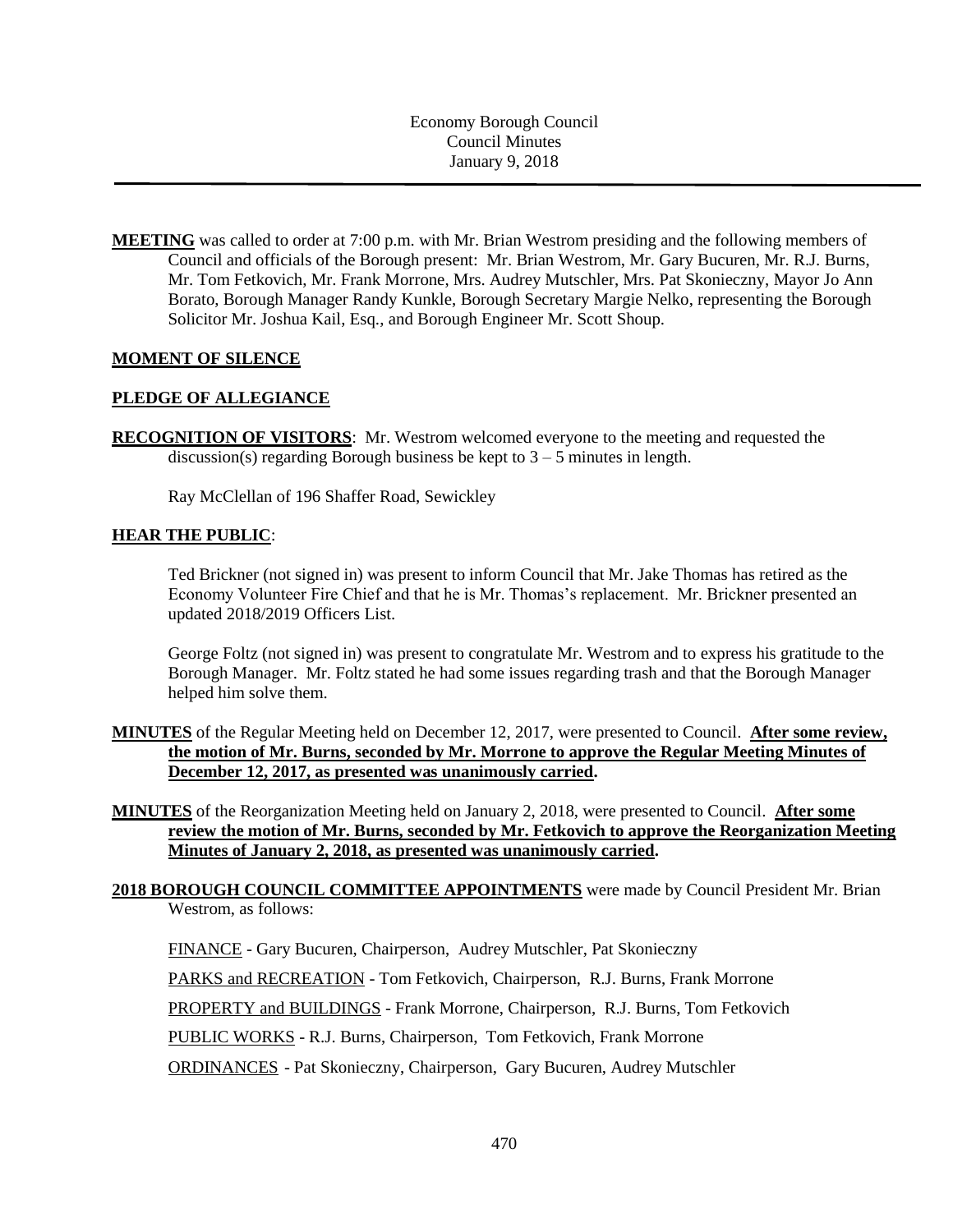Mr. Westrom explained that his intent is to get the committees meeting again on a regular basis which has not happened the last few years. Mr. Westrom stated that the new seating chart was not followed tonight, and the intent is to get Council to work together. If we sit divided then we will continue to be divided, if we sit together then we can start to work together. Mr. Westrom requested the seating chart be followed at the next regular meeting to show Council is united and not divided.

Mr. Westrom stated that he did not want Mrs. Mutschler feeling slighted by not being a Chair of a committee. Mrs. Mutschler has served on different committees while on Council and Mr. Westrom would like her help over the next year working on possibly new committees and/or combining committees. Mrs. Mutschler's knowledge and expertise on Borough matters will help him with this. Mrs. Mutschler stated she was not slighted one bit. **After some review and discussion, the motion of Mr. Burns, seconded by Mr. Fetkovich to approve the 2018 Borough Council Committee Appointments as presented was unanimously carried.**

**FINANCE COMMITTEE**: Mr. Bucuren, a member of the Finance Committee, presented Council with updates regarding the following issue(s):

1. Bills Payable for the period of December 13, 2017 through January 9, 2018, in the amount of \$116,580.87 from the General Fund and in the amount of \$1,283.13 from the Highway Aid (Liquid Fuels) Fund were presented to Council for review. **After some review and discussion, the motion of Mr. Morrone, seconded by Mr. Bucuren to approve the list of Bills Payable was unanimously carried, with the exception of Mr. Bucuren regarding the Public Works bills, due to his brother works in the department, and the exception of Mrs. Skonieczny regarding charges (if applicable) submitted on the Borough Solicitor's bill regarding litigation matters for the Skonieczny lawsuit.**

| 12/29/2017 | 26319 | <b>Bronder Technical Services</b> | 2017 Conway Wallrose/DunlapHill Traffic Signal Proj. | 16,332.78 |
|------------|-------|-----------------------------------|------------------------------------------------------|-----------|
| 12/29/2017 | 26320 | Three Rivers Marine & RV Center   | Vehicle Maint. Services                              | 860.45    |
| 12/29/2017 | 26321 | Morton Salt, Inc.                 | Road Salt                                            | 38,222.80 |
|            |       | Beaver County Dept of Waste       |                                                      |           |
| 12/29/2017 | 26322 | Management                        | 2017 Recycling Leaves                                | 720.00    |
| 12/29/2017 | 26323 | Bob Sumerel Tire Co., Inc.        | Tire Repair Services                                 | 2,562.62  |
| 12/29/2017 | 26324 | Bucuren, Christopher M.           | 2017 Boot Allowance                                  | 100.00    |
| 12/29/2017 | 26325 | M & M Uniforms, Inc.              | 2017 Uniform Expenses                                | 699.45    |
| 12/29/2017 | 26326 | Marsilio Court Reporting Service  | 2017 Stenographer Services                           | 223.75    |
| 12/29/2017 | 26327 | MGSoft-Net, Inc.                  | 2017 Troubleshoot/Repair Email Spam                  | 80.00     |
| 12/29/2017 | 26328 | Shoup Engineering Inc.            | 2017 Engineering Services                            | 555.00    |
| 12/29/2017 | 26329 | Taylor & Alsko                    | 2017 Zoning Hearing Consultant Fees                  | 562.50    |
| 12/29/2017 | 26330 | Walsh Equipment                   | 2017 Equipment Repair Parts                          | 2,498.09  |
| 12/29/2017 | 26331 | Witmer Public Safety Group        | 2017 Ammunition                                      | 204.68    |
| 01/04/2018 | 26332 | W. PA Teamsters - COBRA           | Monthly COBRA Healthcare                             | 1,754.42  |
|            |       | Beaver Valley FOP Lodge #4-       |                                                      |           |
| 12/29/2017 | 26333 | Creese                            | 2017 3rd & 4th Qrtr Empl. FOP Dues                   | 720.00    |
|            |       | Economy Borough Pol Assoc-        |                                                      |           |
| 12/29/2017 | 26334 | Ferragonio                        | 2017 3rd & 4th Qrtr Empl. Assoc. Dues                | 1,560.00  |
| 01/09/2018 | 26335 | A G-Squared Services LLC          | 2017 On Lot Sewage Enforcement Service               | 320.00    |
| 01/09/2018 | 26336 | <b>ADT Security Services</b>      | Monthly Security Service                             | 93.96     |
| 01/09/2018 | 26337 | Aflac                             | Employee ACC Insurance                               | 253.50    |
| 01/09/2018 | 26338 | Allegheny Cty Medical Examiner    | Crime Lab User Fees                                  | 250.00    |
|            |       |                                   | 471                                                  |           |

#### General Fund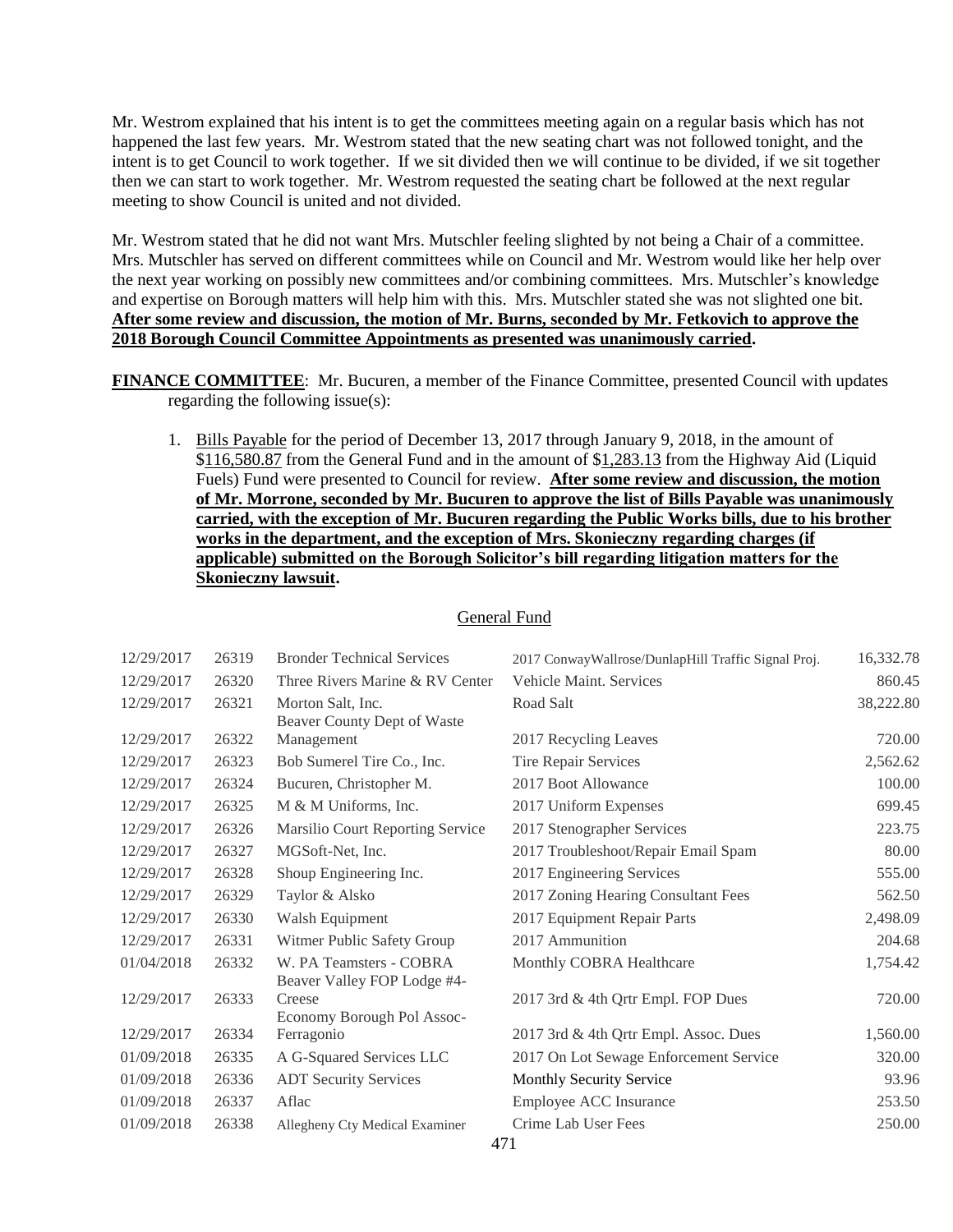### **Office**

| 01/09/2018 | 26339 | Allied Adjustors, Inc.                                                 | 2018 Police Bulletin Dues                     | 250.00   |
|------------|-------|------------------------------------------------------------------------|-----------------------------------------------|----------|
| 01/09/2018 | 26340 | Amcom Office Systems, Inc.                                             | Monthly Copier Maintenance/Overage            | 21.01    |
| 01/09/2018 | 26341 | <b>Animal Control Services</b>                                         | Animal Control Service Fee                    | 550.00   |
| 01/09/2018 | 26342 | Aramark Uniform Service                                                | <b>Uniform Expenses</b>                       | 285.38   |
| 01/09/2018 | 26343 | <b>Baierl Automotive-Ford</b><br><b>Beaver County Times-Newspapers</b> | Vehicle Repair Parts                          | 9.91     |
| 01/09/2018 | 26344 | Inc.<br>Building Inspection Underwriters of                            | Legal Ad-Civil Service, Council Meeting Dates | 198.40   |
| 01/09/2018 | 26345 | PA                                                                     | <b>Building Permit Inspections</b>            | 1,778.00 |
| 01/09/2018 | 26346 | Burns, Daniel                                                          | Mileage Reimbursement-Asst. CEO               | 64.65    |
| 01/09/2018 | 26347 | Columbia Gas                                                           | Monthly Gas Service                           | 748.00   |
| 01/09/2018 | 26348 | Comcast 0029740                                                        | Monthly Internet/Phone Service                | 216.19   |
| 01/09/2018 | 26349 | Comcast 0029955                                                        | Monthly Internet/Phone Service                | 105.75   |
| 01/09/2018 | 26350 | Coverall North America, Inc.                                           | Monthly Cleaning Services                     | 739.00   |
| 01/09/2018 | 26351 | Dunn, Richard                                                          | 2018 Boot Allowance                           | 100.00   |
| 01/09/2018 | 26352 | Duquesne Light Company                                                 | Monthly Electric Service                      | 1,380.31 |
| 01/09/2018 | 26353 | FNB Commercial Credit Card                                             | Misc. Purchases                               | 588.47   |
| 01/09/2018 | 26354 | Hunter Truck Sales & Service, Inc.                                     | Vehicle Repair Parts                          | 95.71    |
| 01/09/2018 | 26355 | JC Ehrlich Co., Inc.                                                   | Pest Control Services                         | 87.98    |
| 01/09/2018 | 26356 | John S. Dunn Agency                                                    | 2018-2019 Real Estate Tax Collector Bond      | 768.30   |
| 01/09/2018 | 26357 | Joseph A. Askar Law Offices                                            | 2017 Solicitor Services & Retainer            | 997.50   |
| 01/09/2018 | 26358 | LCA-Lease Corporation of America                                       | <b>Telephone Leasing</b>                      | 209.81   |
| 01/09/2018 | 26359 | Markl Supply Company, Inc.<br>McClymonds Supply & Transit Co.          | <b>Uniform Expenses</b>                       | 22.50    |
| 01/09/2018 | 26360 | Inc.                                                                   | Limestone                                     | 488.75   |
| 01/09/2018 | 26361 | <b>MDIA</b>                                                            | <b>Building Permit Inspections</b>            | 716.00   |
| 01/09/2018 | 26362 | Mitel Cloud Services                                                   | Monthly Telephone Service                     | 287.61   |
| 01/09/2018 | 26363 | Murphy Tractor-Powerplan                                               | <b>Equipment Repair Parts</b>                 | 584.09   |
| 01/09/2018 | 26364 | Napa-aStation Auto Parts                                               | Misc. Operating Supplies/Veh. Repair Parts    | 324.85   |
| 01/09/2018 | 26365 | Nationwide Employee Benefits<br>Occidental Life Insurance Co of        | Group Life Insurance Coverage                 | 397.20   |
| 01/09/2018 | 26366 | N <sub>C</sub>                                                         | Employee Paid Life Insurance                  | 79.14    |
| 01/09/2018 | 26367 | PENN Power Group                                                       | Vehicle Repair Parts                          | 602.21   |
| 01/09/2018 | 26368 | <b>PGH Networks</b><br>Pitney Bowes Global Financial Svcs,             | Telephone Maintenance                         | 99.00    |
| 01/09/2018 | 26369 | <b>LLC</b>                                                             | 2018 1st Qtr Lease                            | 168.30   |
| 01/09/2018 | 26370 | Reed Oil Company                                                       | Diesel Fuel                                   | 1,020.20 |
| 01/09/2018 | 26371 | Reliance Standard Life Insurance                                       | Group Life Insurance Coverage                 | 330.00   |
| 01/09/2018 | 26372 | S & D Calibration Services, Inc.                                       | Acutrak, Enrad-Vascar Certs.                  | 176.00   |
| 01/09/2018 | 26373 | Shoup Engineering Inc.                                                 | 2017 Engineering Services                     | 238.50   |
| 01/09/2018 | 26374 | Shultz Ford Lincoln Inc.                                               | Vehicle Repair Parts                          | 19.54    |
| 01/09/2018 | 26375 | Smitty's Service.                                                      | Vehicle Parts/Maint. Services                 | 810.60   |
| 01/09/2018 | 26376 | Spectrum Medical Corp, LLC                                             | Pre-employment Drug Testing                   | 130.00   |
| 01/09/2018 | 26377 | <b>Sprint Communications</b>                                           | Mthly Cellphone Service                       | 422.31   |
| 01/09/2018 | 26378 | SWIF-State Worker's Insurance Fund                                     | Wrkrs Comp Ins Payment                        | 1,762.00 |
| 01/09/2018 | 26379 | Teamsters Local Union 250                                              | <b>Union Dues</b>                             | 360.00   |
| 01/09/2018 | 26380 | TransAxle LLC                                                          | Vehicle Repair Parts                          | 223.45   |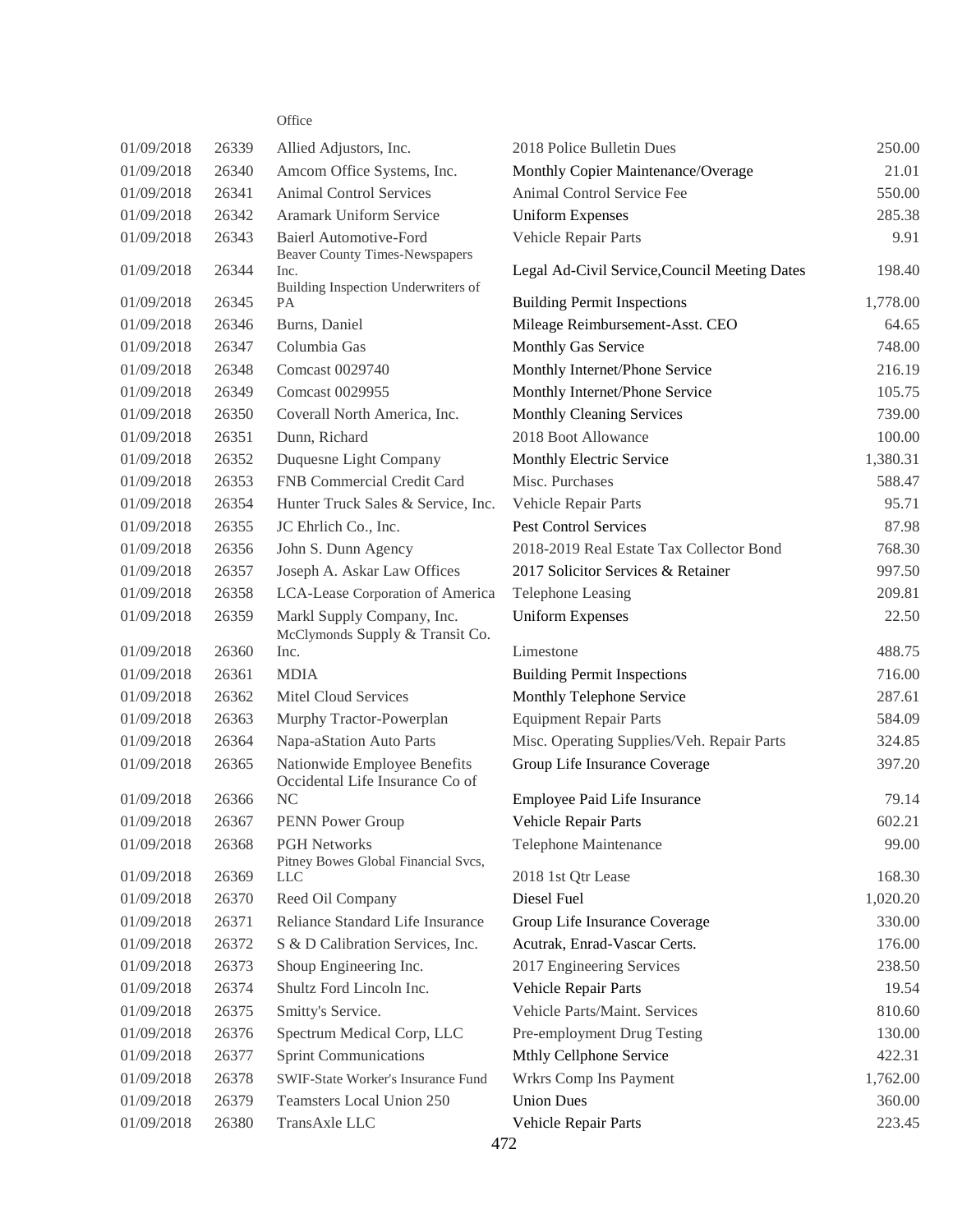|            |       | Tri-State Hose & Supply                             |                                        |            |
|------------|-------|-----------------------------------------------------|----------------------------------------|------------|
| 01/09/2018 | 26381 | Company                                             | <b>Vehicle Repair Parts</b>            | 64.26      |
| 01/09/2018 | 26382 | Triangle Gasoline Company, Inc.                     | Equipment/Vehicle Repair Parts         | 919.70     |
| 01/09/2018 | 26383 | Valley Waste Service, LLC                           | <b>Yellow Extra Waste Bag Stickers</b> | 400.00     |
| 01/09/2018 | 26384 | V <sub>i</sub> -HAUS<br>W. PA Teamsters Emp Welfare | 2018 Monthly Hosting Agreement Fees    | 875.50     |
| 01/09/2018 | 26385 | Fund                                                | Monthly Health Insurance               | 24,752.44  |
| 01/09/2018 | 26386 | Wex Bank-Sunoco                                     | <b>Monthly Gasoline Usage</b>          | 2,538.35   |
|            |       |                                                     |                                        | 116,580.87 |

#### Highway Aid Fund

| 01/09/2018 | 137 | Voided                 | Voided                                               | 0.00     |
|------------|-----|------------------------|------------------------------------------------------|----------|
| 01/09/2018 | 138 | Duquesne Light Company | Mthly Electric Service-Street Lights/Traffic Signals | 1,121.80 |
| 01/09/2018 | 139 | Duquesne Light Company | Mthly Electric Service-Street Lights/Traffic Signals | 161.33   |
|            |     |                        |                                                      | 1 283 13 |

#### **ORDINANCE COMMITTEE**: No Report.

#### **PARKS and RECREATION COMMITTEE**: No Report.

### **PROPERTY and BUILDING COMMITTEE**: No Report.

#### **PUBLIC WORKS (PW) COMMITTEE**: No Report.

- **MAYOR'S REPORT**: Mayor Borato presented Council with information and/or updates regarding the following issues and requested an executive session for a personnel issue.
	- 1. Mayor's Monthly Police Department Report for January 2018 This report is an overview for the 2017 year end. Mr. Fetkovich inquired if this report can be compared to the 2016 Year End Report. Mayor Borato stated that would not be a problem. After some review, this report was ordered received and filed.
	- 2. Breathalyzer/Intoxilyzer Purchase Mayor Borato presented Council with the background of the current model being outdated and that training is not available for new hires. A new unit with accessories will cost \$8,784.50 (as per the quote from Intoximeters Inc.). The Economy Borough Police Department is one of four departments in Beaver County that have an agreement to perform chemical testing for other departments and submit invoices for the service. Members of Council discussed the benefits of having a unit in our police department, if there are state or federal grants available and what budget line item the purchase would be applied to. Mr. Westrom requested this matter be tabled until the next meeting.
	- 3. Borough Building and Public Works Department Video Cameras Mayor Borato presented Council with an overview of the meeting with Vector Security, Inc., Chief O'Brien and the Borough Manager. It was determined during the meeting that it would be beneficial to have the camera footage transferred and monitored by the Borough Office due to privacy concerns in regard with police department matters. Mrs. Mutschler expressed concerns regarding an employee watching here and from home and stated she would be more comfortable with 24-hour surveillance with the police department and them taking care of issues. Mayor Borato stated that there is no way to separate the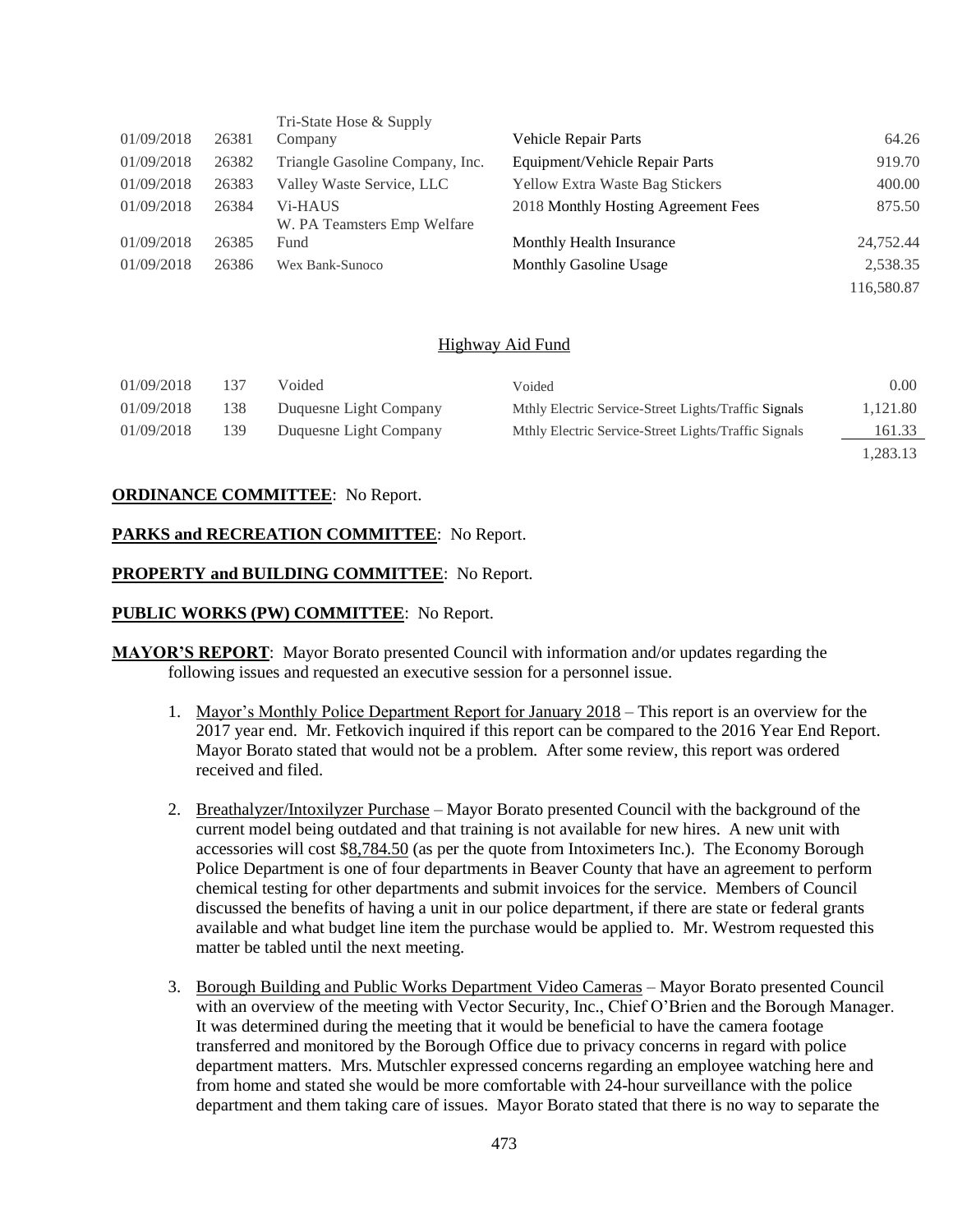footage from the police department footage. The Borough Secretary attempted to explain that it was her understanding that the Chief is the only one with access to the footage and that there is not anyone viewing the monitors 24/7. Members of Council discussed that viewing would only be done if there is a problem, where break-in information goes, the current security systems in the buildings, camera footage is a backup, probable cost difference to have the footage transferred to the police department and more discussion on monitoring by the police vs. an employee. The quote received from Vector Security, Inc. for the Borough Building and the Public Works Department is in the amount of \$3,879.00 and the quote for the recycling area (footage to be transferred to the police department) is in the amount of \$1,379.00. Mayor Borato stated she would get the pricing for transferring the other footage to the police and requested a motion to purchase the recycling area camera. **After some review and discussion, the motion of Mr. Morrone, seconded by Mr. Burns to purchase the recycling area camera with installation was unanimously carried.** Members of Council discussed the budget line item this purchase would be applied to and was determined it would be the General Building Maintenance line item which is the same as the security systems expense.

4. Police Department Remodeling – Mayor Borato presented Council with an overview of the proposed police department remodeling proposal. Three companies were contacted for bids on remodeling the police department and only one was received. A quote was received from Mazzant Painting & Disaster Restoration in the amount of \$23,685.07. Mayor Borato and Chief O'Brien will go over the quote and tweak it room by room. Mayor Borato stated that the Borough Building also needs updated and has asked the Borough Manager to get in touch with this company to get a quote. Members of Council discussed the budget line items that these costs would be charged to.

**SOLICITOR'S REPORT**: The Borough Solicitor presented Council with updates regarding the following issue(s):

1. Skonieczny Lawsuit – No update at this time.

## **ENGINEER'S REPORT** – No Report.

## **OLD BUSINESS**:

1. Discretionary Trading Authorization (Vescio Asset Management, LLC) – The Borough Manager recommended tabling this issue until the next regular scheduled meeting of Council because there needs to be new Trustees to be appointed.

Mr. Fetkovich inquired if the dimensions of the playground equipment have been received. The Borough Manager stated that they have not. Mr. Fetkovich asked the Borough Manager to attempt to get the information for the next regular meeting.

#### **NEW BUSINESS**:

- 1. Zoning Hearing Board Appointment (Alternate) An email was received from An Lewis expressing her interest in being appointed to the Zoning Hearing Board. Members of Council discussed that an alternate was recently appointed and that in the past there have been two (2) alternates. **After some review and discussion, the motion of Mr. Burns, seconded by Mr. Fetkovich to appoint An Lewis as an Alternate to the Zoning Hearing Board for a three-year (3 yr.) term was unanimously carried.**
- 2. 2018 List of Appointments: Mr. Westrom proposed that the List of Appointments be taken as presented with the exception of the Road Foreman. Members of Council discussed if there was a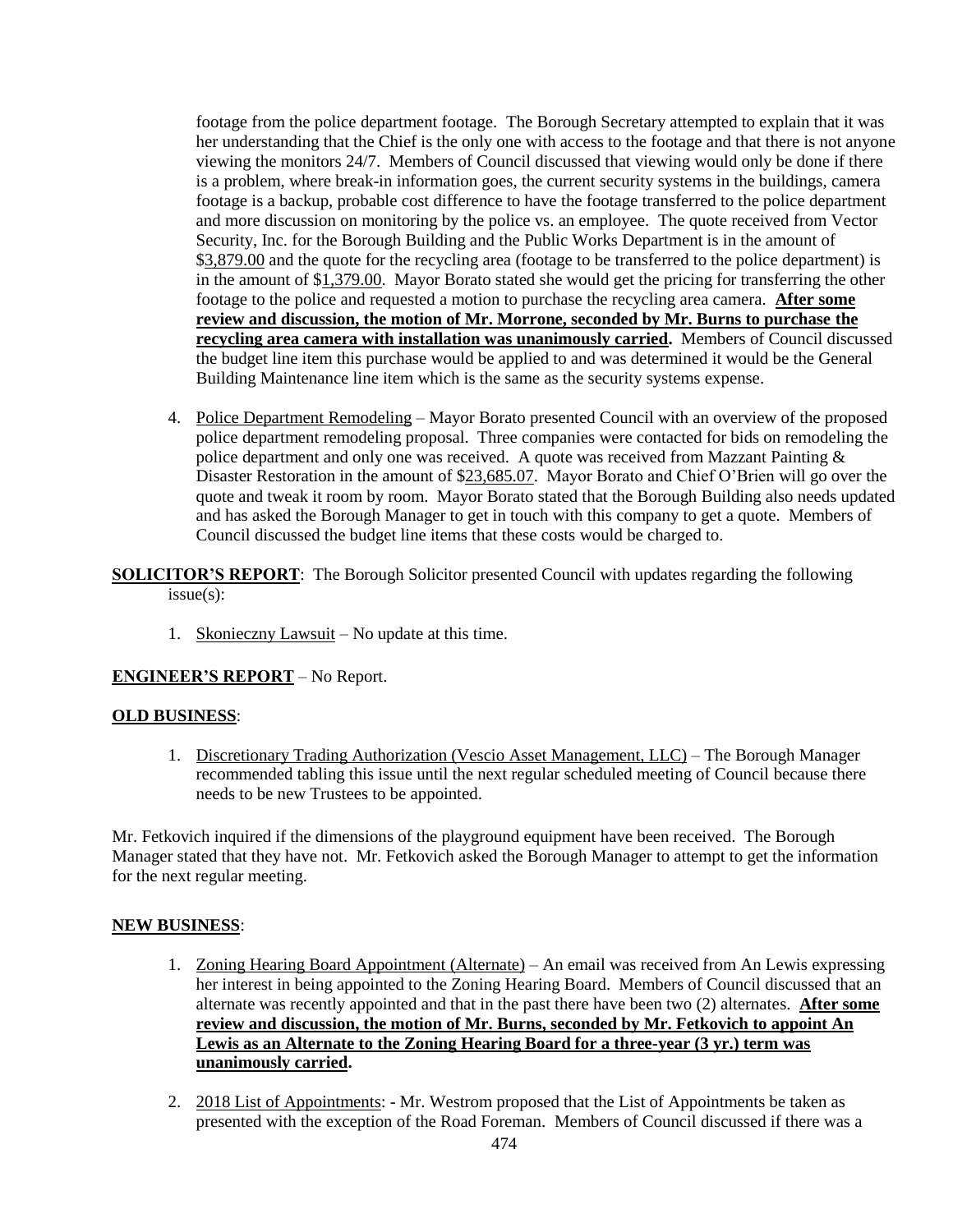need to do them separately and that if there are ones that need a roll call vote then they can be taken out of the list. Members of Council discussed concerns regarding the Road Forman and the Borough Solicitor in regard to whether or not the positions should be discussed in executive session. Mrs. Skonieczny asked Mr. Westrom what is the reason or rationale of retaining the Solicitor, Joe Askar,

because of unemployment compensation claims that were not taken care of and the 1.9 million dollar check was disbursed without the authority of Council. Mr. Westrom stated that no one is going to do everything perfectly all the time and you have to take the job they do as a whole. Mr. Morrone made a motion to keep all the appointments except for the Road Foreman. The motion was denied because some members stated that there is discussion on the table. Mr. Westrom stated that a motion before any more discussion, which is the way it is supposed to be done. **After some review and discussion, the motion of Mr. Burns, seconded by Mr. Morrone to make the following appointments for the year 2018 with the exception of the Road Foreman and Borough Solicitor was unanimously carried.** Mr. Morrone made a motion for a roll call vote for the Borough Solicitor. The motion was denied due to a consensus of Council to discuss this matter in executive session.

Actuary – Hallett & Associates Auditor – Maher Duessel Building Inspector – MDIA and BIU Local Codes/Zoning Officer – Raymond Tomaszewski Depository – First National Bank Emergency Management Coordinator – John Thomas Assistant Emergency Management Coordinator – Don Lang Engineer – Shoup Engineering, Inc. Fire Marshall – John Thomas Manager – Randy Kunkle Office Assistant – Elizabeth Petalino Pension Trustees – President and Vice President Photographer – Sgt. George Hartsell Police Chief – Michael O'Brien Road Foreman – Richard Dunn Secretary – Margie Nelko Sewage Enforcement Officer – Daniel Baker Associates Solicitor – Joe Askar

Mrs. Mutschler asked if the cleaning personnel has a several year contract or a one-year contract, and should they be on here or not. Members of Council discussed needing to know the length of the contract, non-performance in all three (3) buildings, a book for complaints or issues. Mr. Westrom requested this matter be tabled until the next meeting.

3. Refuse Collection Exemptions – The Borough Manager presented Council with a background of the issue of residents contacting the Borough Office to be removed/exempt from the garbage pickup because they have not had service or need service. The reasons given by over sixty (60) residents is that they own a business with service, are able to use their employer's service, and that they do not produce garbage. The Borough Manager is asking Council for some direction on how to handle this issue. Members of Council discussed if a formal exemption is needed or not, that a formal process would better protect the Borough, if the contract will change because of a reduction in the number of dwellings which the bid was based on, Ordinance No. 182 which was adopted on May 11, 1976, how other municipalities handle this type of matter, the responsibility of the resident to prove they are disposing of their garbage appropriately and whether the Borough can mandate residents to enter into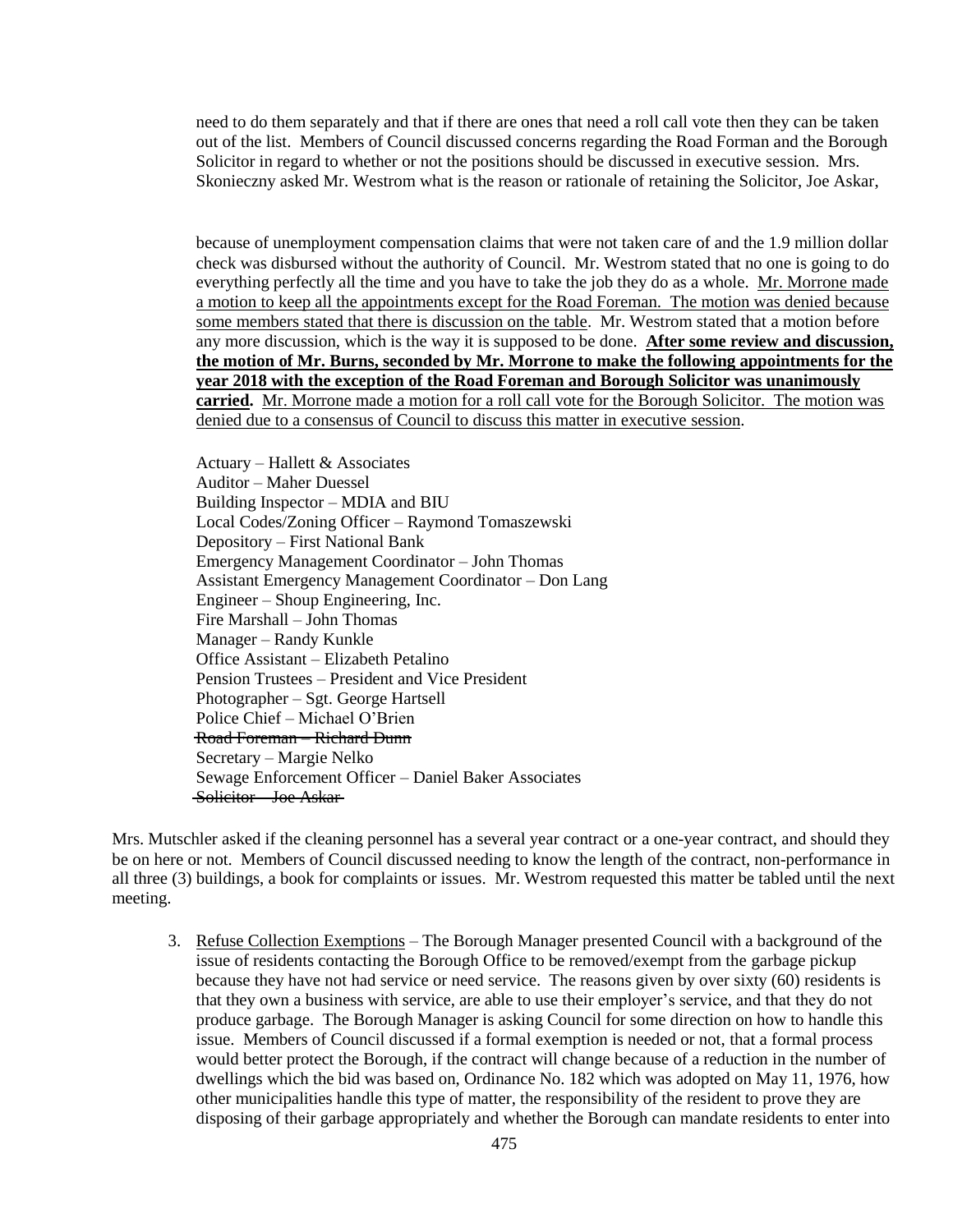a contract with a corporation. Mr. Westrom recommended contacting Valley Waste Service, Inc. and request that they do not enforce a late fee until a decision is made. The Borough Solicitor stated that an exemption would need to be researched further. Mr. Westrom requested this matter be tabled until another meeting.

## **OTHER BUSINESS**:

1. Wireless Phone Service – The Borough Manager presented Council with the recent concerns regarding the current Sprint wireless service. Chief O'Brien and the Borough Manager recommend switching back to Verizon for wireless service because the savings that was gained has been lost in productivity and a possible safety risk. Members of Council discussed the amount of savings, if it is an open-ended agreement and the possibility of new phone expenses. The Borough Manager was asked to get total cost for switching. Mr. Westrom requested this matter be tabled until the next meeting.

Mr. Westrom thanked everyone for coming. I am a new council person and have been given a heck of a responsibility. I won't use that as an excuse and I will work hard to do my best. I apologize that I do not have all the information that all of you had over the last couple of years on all the companies and people. I will do my best to get up to date. It has only been a week, so I appreciate you putting your best foot forward and working with me to make it work.

**EXECUTIVE SESSION:** Mr. Westrom requested Council go into Executive Session regarding a contractual matter, the matter of reappointing the Borough Solicitor and the Road Foreman, and two (2) personnel matters at 8:03 p.m., as per the motion of Mrs. Mutschler, seconded by Mr. Burns.

On the motion of Mr. Morrone, seconded by Mr. Fetkovich to reconvene at 9:11 p.m. was unanimously carried.

Upon re-entering the public meeting, the following item(s) were reviewed:

- 1. Benjamin Fuchs Termination **A motion by Mr. Bucuren, seconded by Mr. Burns to terminate the part-time seasonal status of Benjamin Fuchs based on the recommendation of the Borough Manager was unanimously carried.**
- 2. Appointment of Borough Solicitor **A motion by Mr. Burns, seconded by Mrs. Skonieczny to retain the Law Office of Joseph Askar as the Borough Solicitor was unanimously carried.**
- 3. Appointment of Road Foreman **A motion by Mr. Bucuren, seconded by Mr. Burns to retain Richard Dunn as the Public Works Foreman was unanimously carried.**
- 4. Police Secretary Pay Increase **A motion by Mrs. Skonieczny, seconded by Mrs. Mutschler to increase the Police Secretary hourly wage to \$21.00 was unanimously carried.**

There being no further business, the motion of Mr. Fetkovich, seconded by Mr. Morrone to adjourn the meeting at 9:13 p.m. was unanimously carried.

> Margie L. Nelko Borough Secretary